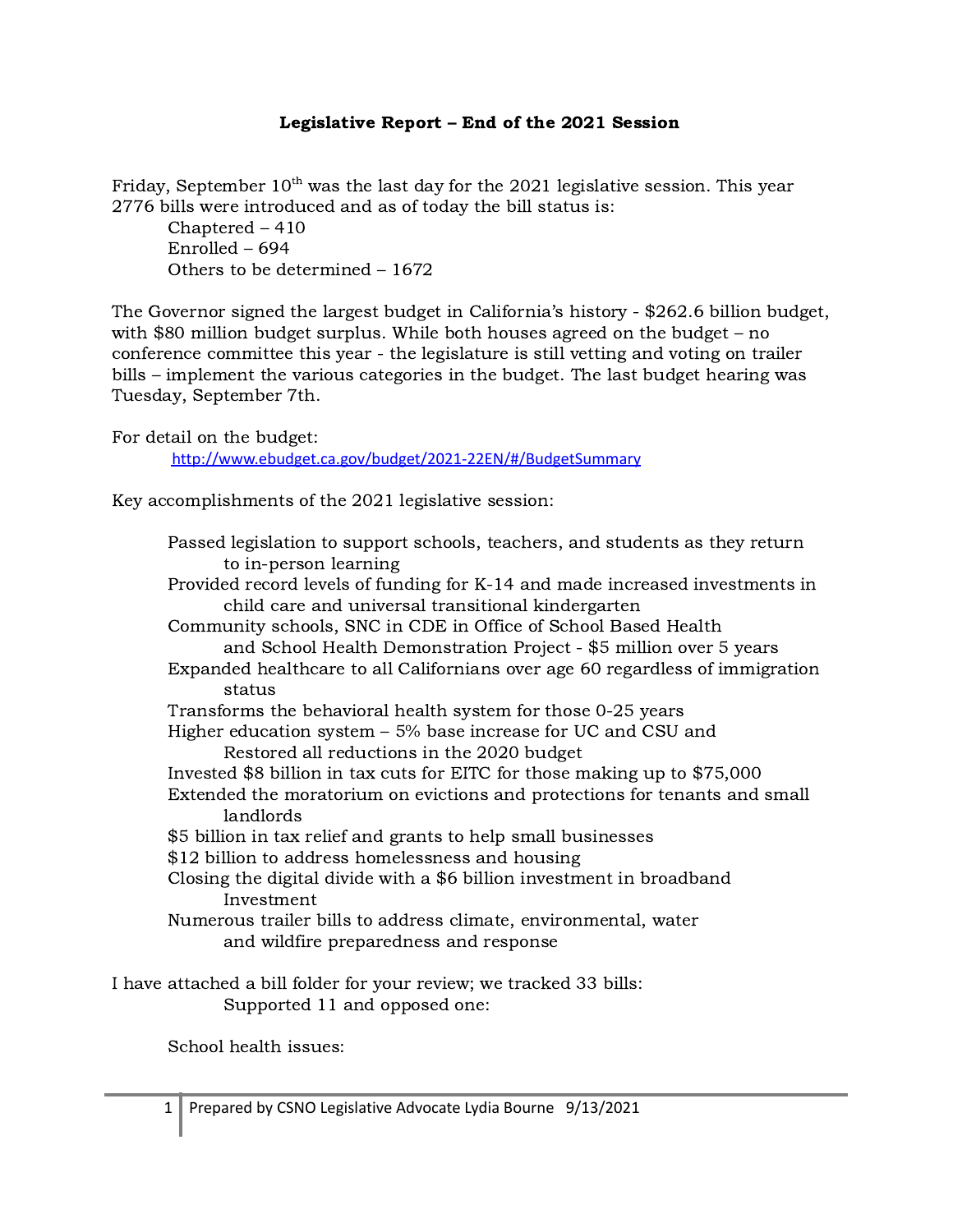AB 309 (Gabriel) Pupil mental health: model referral protocols – SUPPORT Enrolled 9/9/2021 AB 387 (Garcia, C) – Menstrual products – SUPPORT Enrolled 9/9/2021

SB 682 (Rubio) Childhood chronic health conditions: racial disparities SUPPORT – enrolled 9/9/2021

SB 742 (Pan) – Vaccination sites: unlawful activities: obstructing, intimidating or harassing - SUPPORT - Enrolled 9/8/2021

AB 815 (Rivas) school nurses: credentialing – OPPOSE - Enrolled 9/9/2021

Other bills of interest on their way to the governor's desk:

AB 1015 (Rubio, Blanca) BRN: workforce planning: nursing programs clinical placements

AB 1407 (Burke) Nurses: implicit bias courses

AB 1532 (Committee on Business & Professions) – Nursing Extension of BRN sunset review – enrolled 9/9/2021

These bills that may reappear in January 2022:

- AB 269 (Patterson) Nursing: licensure: renewal fees: reduced fee
- AB 852 (Wood) Nurse Practitioners: scope of practice: practice without standardized procedure
- AB 410 (Fong) Licensed registered nurses and licensed vocational nurses: Nurse Licensure Compact

## COVID ISSUES

While the state "opened up" in June, the legislature continued to primarily operate remotely; there were several "breakthroughs" in the Capitol and even the Governor's office. Staff meetings were done via zoom and legislative hearings were conducted via Livestream through the Assembly or Senate web pages. Throughout this year, the legislature has not recommended "in-person attendance" due to physical distancing requirements and limited seating provided for the press and public.

We remain in the throes of COVID with the Delta variant ravaging certain communities and the unvaccinated. As noted previously, the Governor and the State Public Health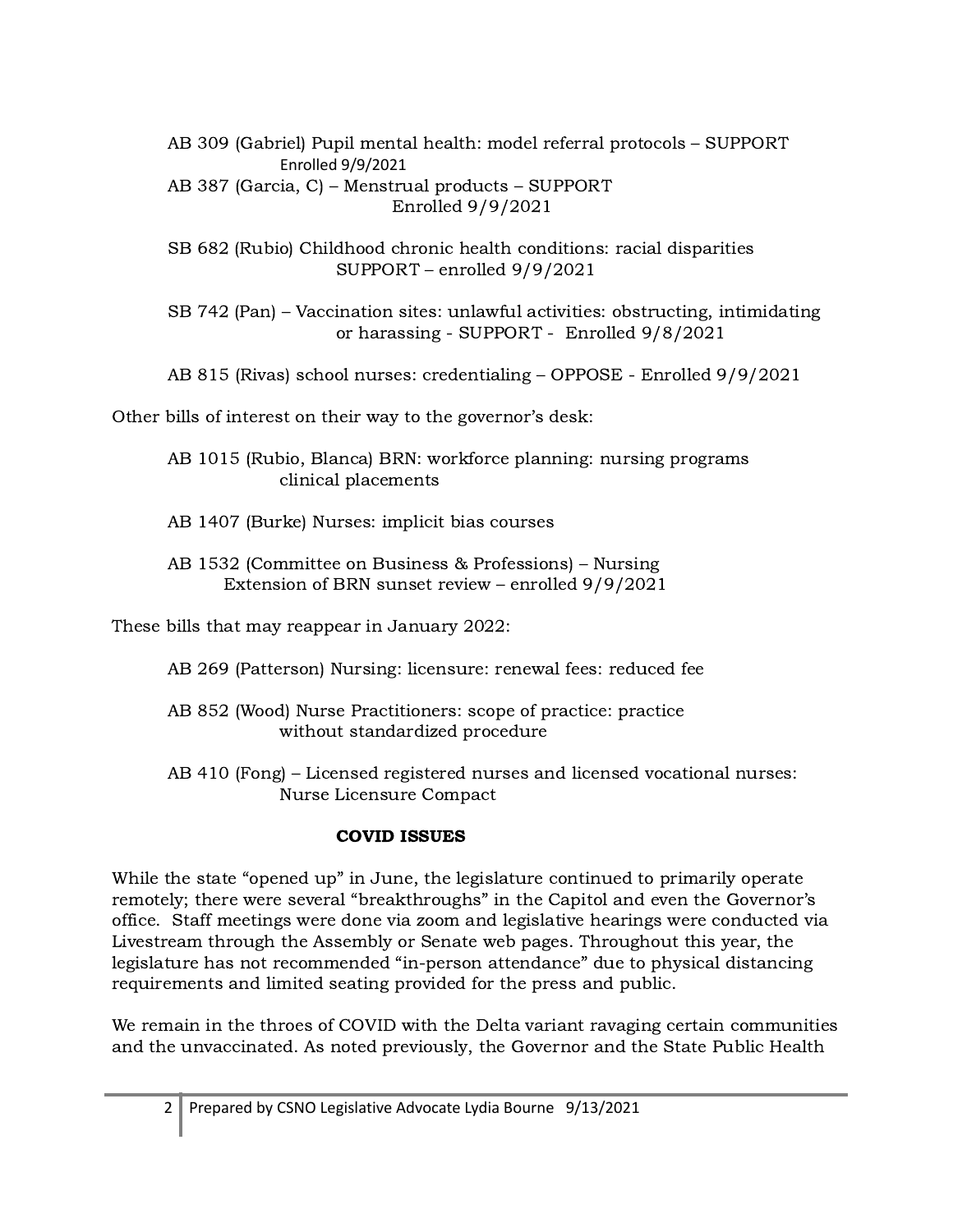Officer issued several executive orders, proclamations, and guidance documents aimed at providing direction for businesses, schools, and the general public.

As of 9/12/2021: California had 4,354,113 confirmed COVID cases 66,701 deaths California has administered 47,908,225 vaccinations Tests – 86,295,593 administrated – 4.7% positivity – 7 day

The legislature attempted to address the continuing COVID issues through legislation but both attempts fell through; as was stated by Assembly Member Low, "these issues take time". It should also be noted when word leaked of the legislative attempts to mandate new requirements for the workplace and to "protect employers from lawsuits" a rally was held on Wednesday at the Capitol with the organizers saying "they wanted to let the lawmakers know of their opposition in case they tried to bring the bills back next year".

LAUSD is the largest school district in California and the second largest in the country. On Thursday, Sept  $13<sup>th</sup>$  they mandated the COVID vaccine for their students over the age of 12:

The student vaccine requirement will not take full effect until January. Students older than 12 would need to receive their first dose by Nov. 21st and their second dose by Dec. 19th, which is the start of the district's three-week winter break. But students in extracurricular programs, such as sports, face earlier deadlines: those eligible students must get their first dose by Oct. 3 and their second dose by "no later than October 31."

According to the plan [voted](https://boe.lausd.net/sites/default/files/09-09-21SpclBdMaterials.pdf) on, "All other students must receive their first vaccine dose by no later than 30 days after their 12th birthday, and their second dose by no later than 8 weeks after their 12th birthday."

## National Issues

President Biden issued a six-point plan on Thursday, September 9th:

Vaccinating the unvaccinated Further protecting the vaccinated Keeping schools safely open Increasing testing & requiring masking Protecting our economic recovery Improving care for those with COVID 19

Vaccination or weekly testing for employers with 100+ employees All federal workers and contractors must be vaccinated Large entertainment venues must require proof of vaccinations or testing